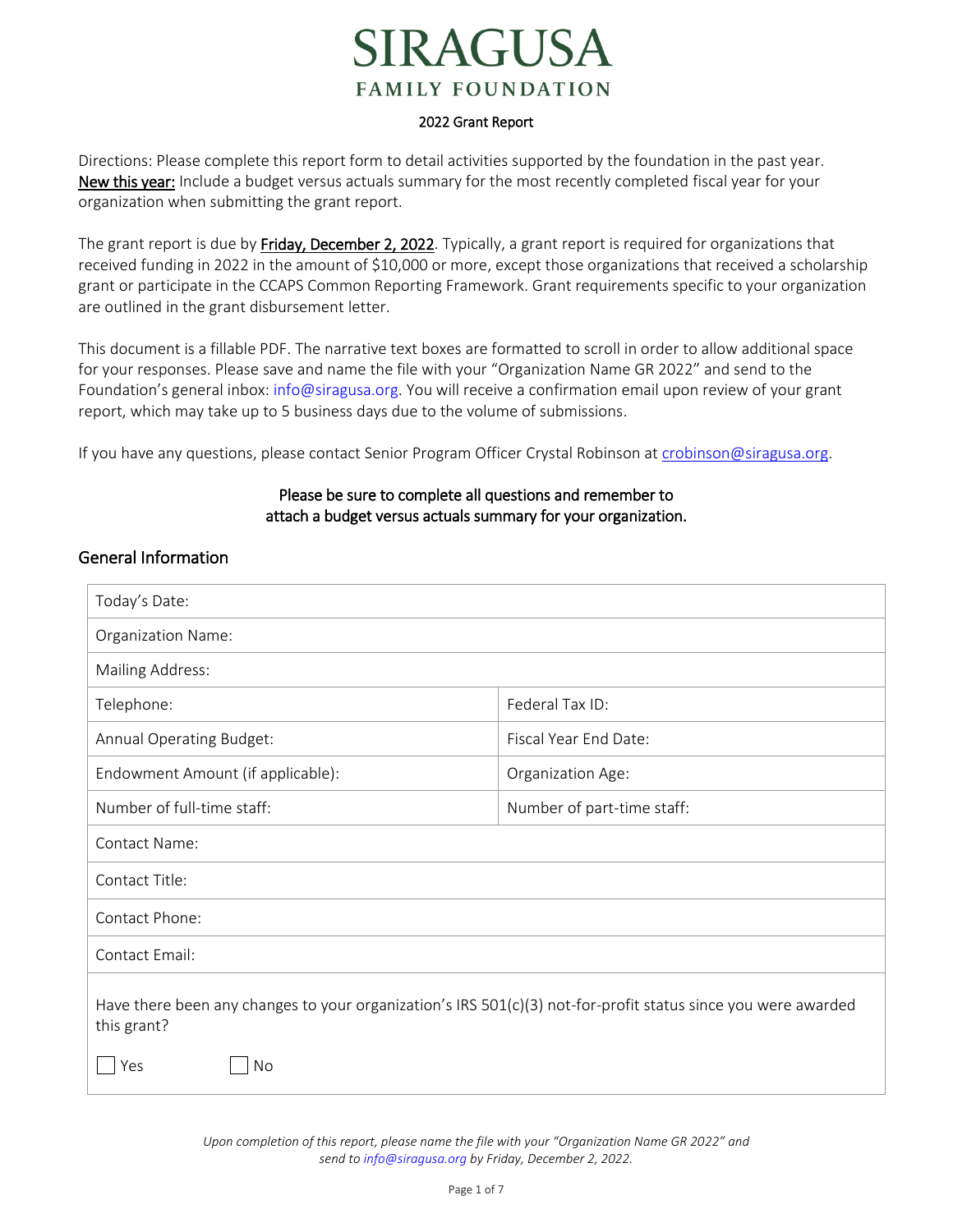

## Grant Information

funds provided general operating support.

| 2022 Grant Amount: \$                                                                                              | Type of support: | General operating | Program <sup>*</sup> |
|--------------------------------------------------------------------------------------------------------------------|------------------|-------------------|----------------------|
| Program Name:                                                                                                      |                  |                   |                      |
| Program Budget: \$                                                                                                 |                  |                   |                      |
| * If the grant supported a specific program, please include the program name and the total program budget in 2022. |                  |                   |                      |

1. Please provide a concise description of the Siragusa-funded program -- or the organization's activities if grant

*Upon completion of this report, please name the file with your "Organization Name GR 2022" and send to [info@siragusa.org](mailto:info@siragusa.org) by Friday, December 2, 2022.*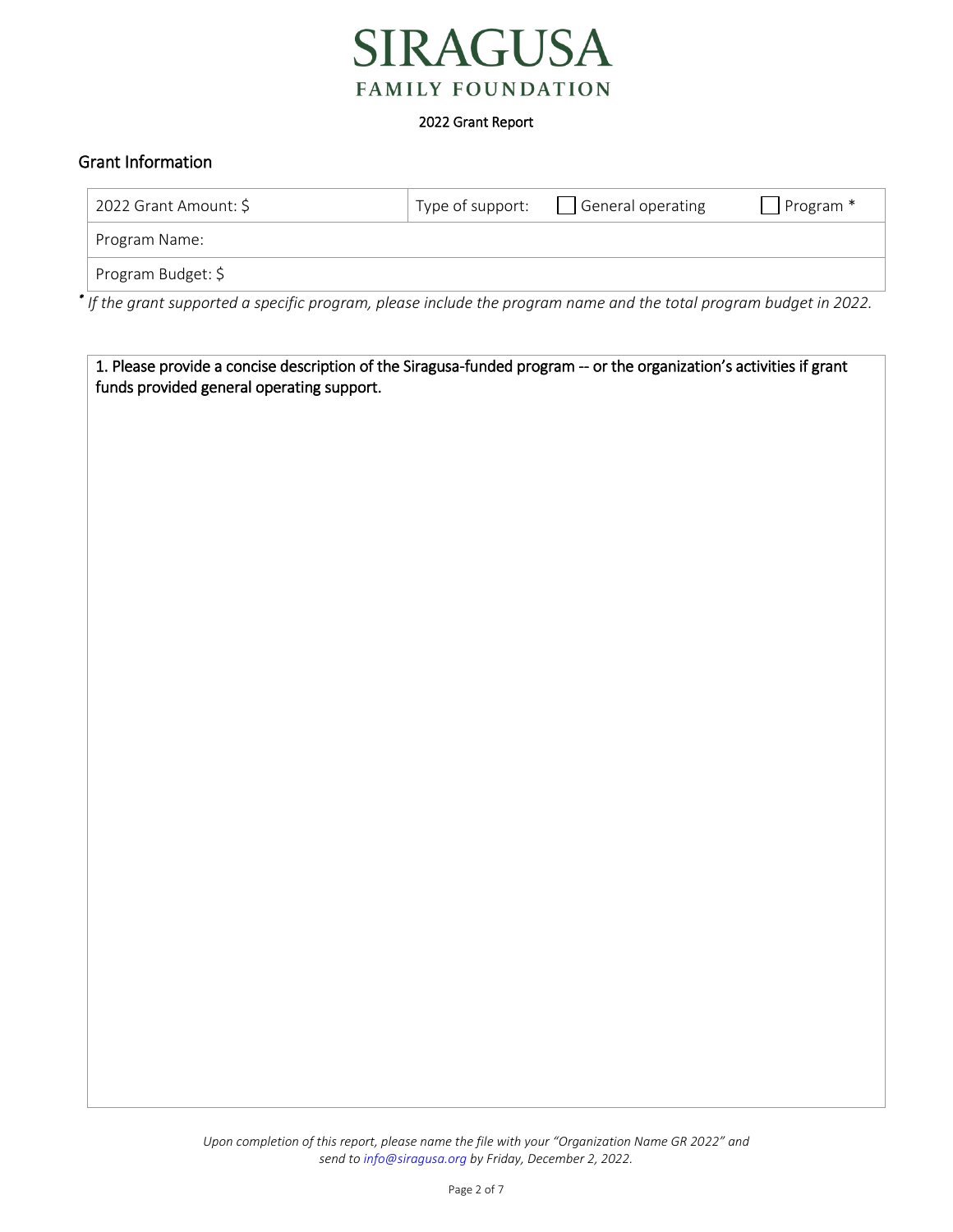

2. Please detail your organization's goals or Siragusa-funded program goals during the grant period, noting impact with quantitative and qualitative outcomes.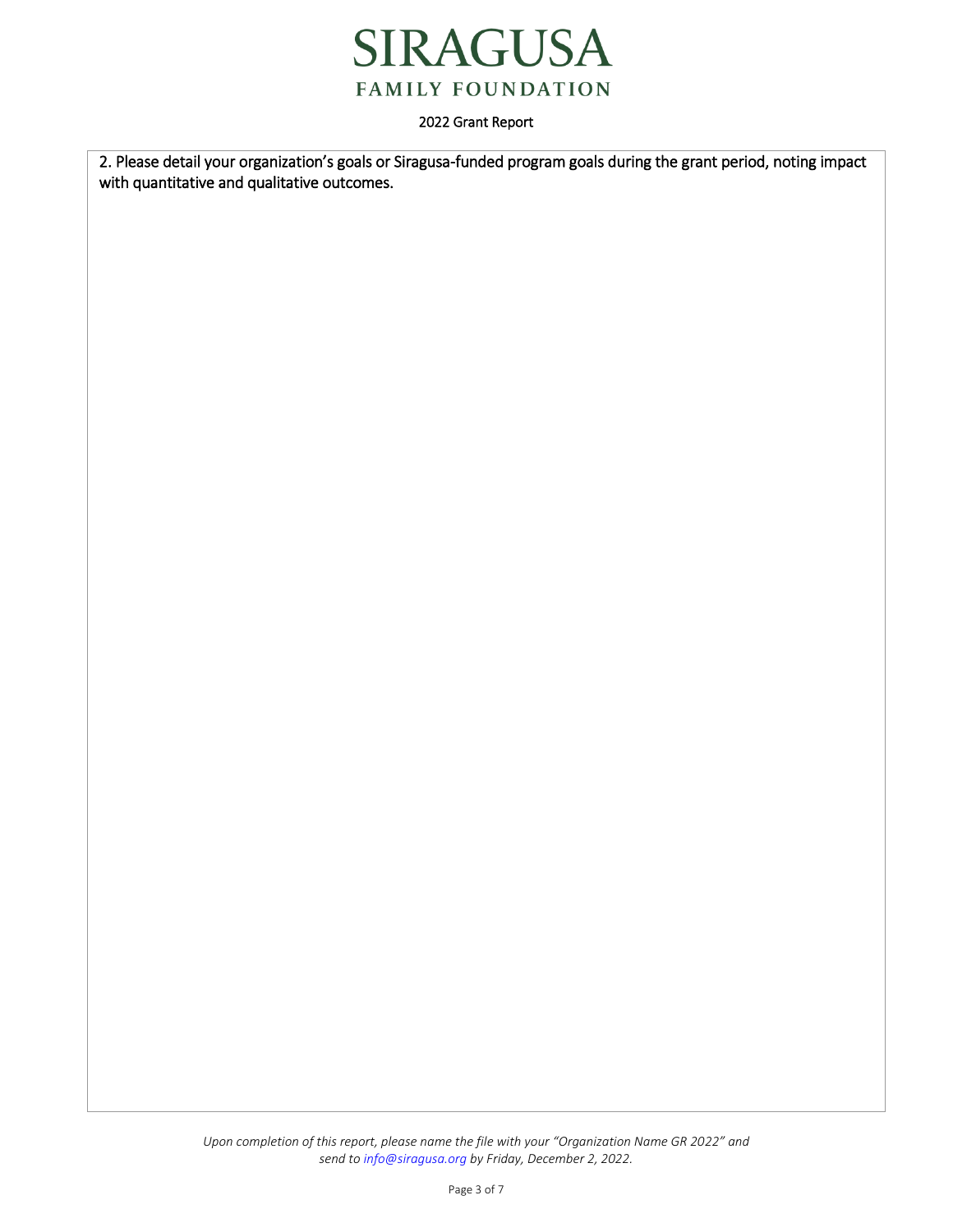

|                                                                            | 3. Are there any changes planned for the organization or Siragusa-funded program in the next year? |  |  |  |
|----------------------------------------------------------------------------|----------------------------------------------------------------------------------------------------|--|--|--|
| Yes. Please describe:                                                      | No.                                                                                                |  |  |  |
|                                                                            |                                                                                                    |  |  |  |
|                                                                            |                                                                                                    |  |  |  |
|                                                                            |                                                                                                    |  |  |  |
|                                                                            |                                                                                                    |  |  |  |
|                                                                            |                                                                                                    |  |  |  |
|                                                                            |                                                                                                    |  |  |  |
|                                                                            |                                                                                                    |  |  |  |
|                                                                            |                                                                                                    |  |  |  |
|                                                                            |                                                                                                    |  |  |  |
|                                                                            |                                                                                                    |  |  |  |
|                                                                            |                                                                                                    |  |  |  |
|                                                                            |                                                                                                    |  |  |  |
| 4. Please list program or organizational objectives for the upcoming year. |                                                                                                    |  |  |  |
|                                                                            |                                                                                                    |  |  |  |
|                                                                            |                                                                                                    |  |  |  |
|                                                                            |                                                                                                    |  |  |  |
|                                                                            |                                                                                                    |  |  |  |
|                                                                            |                                                                                                    |  |  |  |
|                                                                            |                                                                                                    |  |  |  |
|                                                                            |                                                                                                    |  |  |  |
|                                                                            |                                                                                                    |  |  |  |
|                                                                            |                                                                                                    |  |  |  |
|                                                                            |                                                                                                    |  |  |  |
|                                                                            |                                                                                                    |  |  |  |
|                                                                            |                                                                                                    |  |  |  |
|                                                                            |                                                                                                    |  |  |  |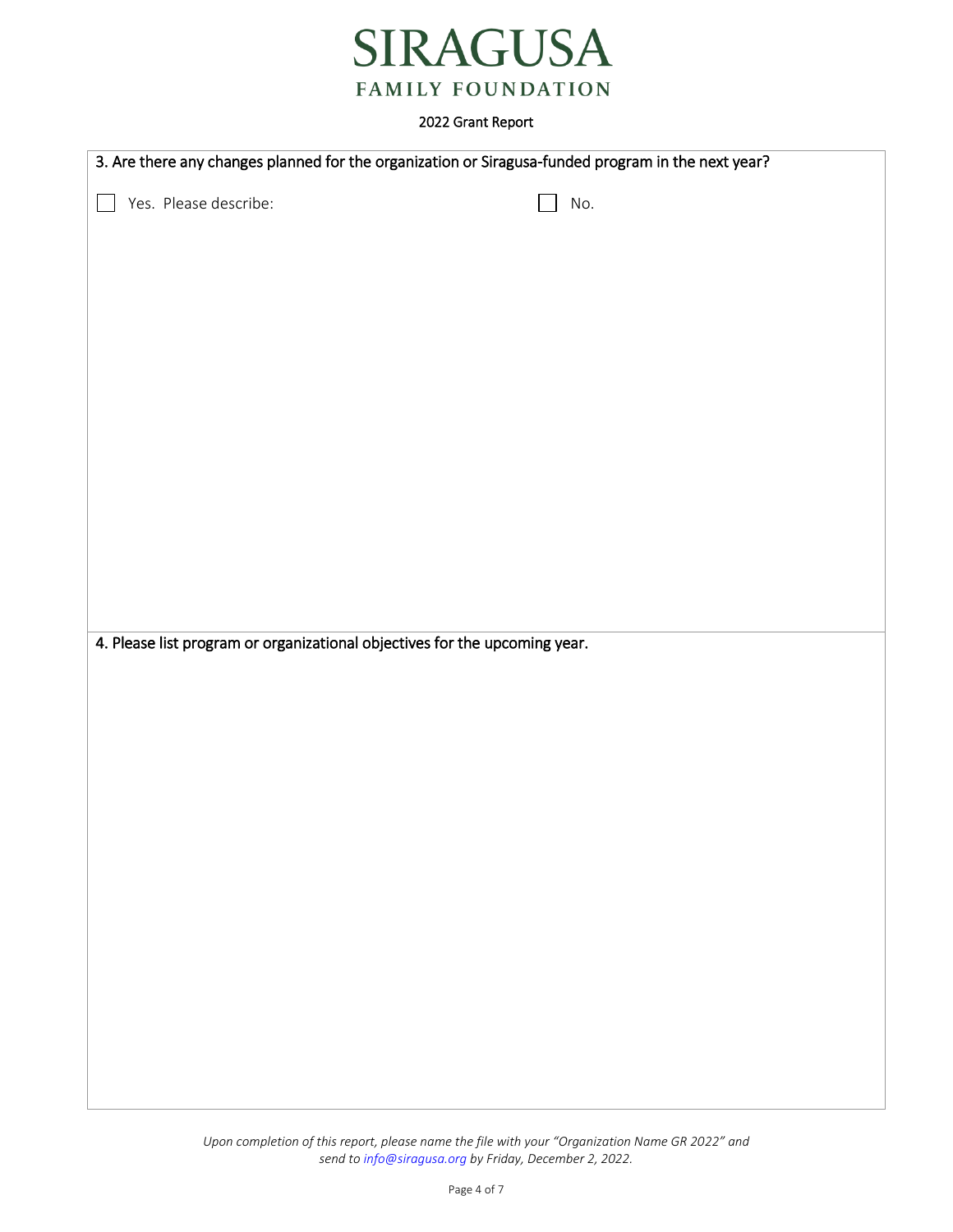

# 5. Geographic focus of organization or program (please check all that apply):

| City of Chicago<br>$\mathbf{I}$ | Metropolitan Chicago | Statewide - Illinois |
|---------------------------------|----------------------|----------------------|
| Other<br>Please specify below.  |                      |                      |
|                                 |                      |                      |
|                                 |                      |                      |
|                                 |                      |                      |
|                                 |                      |                      |
|                                 |                      |                      |

## 6. Does the organization or Siragusa-funded program partner with Chicago Public Schools (CPS) or other schools?

| Yes                                                       | No |
|-----------------------------------------------------------|----|
| If yes, please provide the following information:         |    |
| Total number of students served:<br>$\bullet$             |    |
| Total number of elementary & middle schools:<br>$\bullet$ |    |
| Total number of high schools:<br>$\bullet$                |    |
| Total number of CPS schools:<br>$\bullet$                 |    |
| Total number of non-CPS schools:<br>$\bullet$             |    |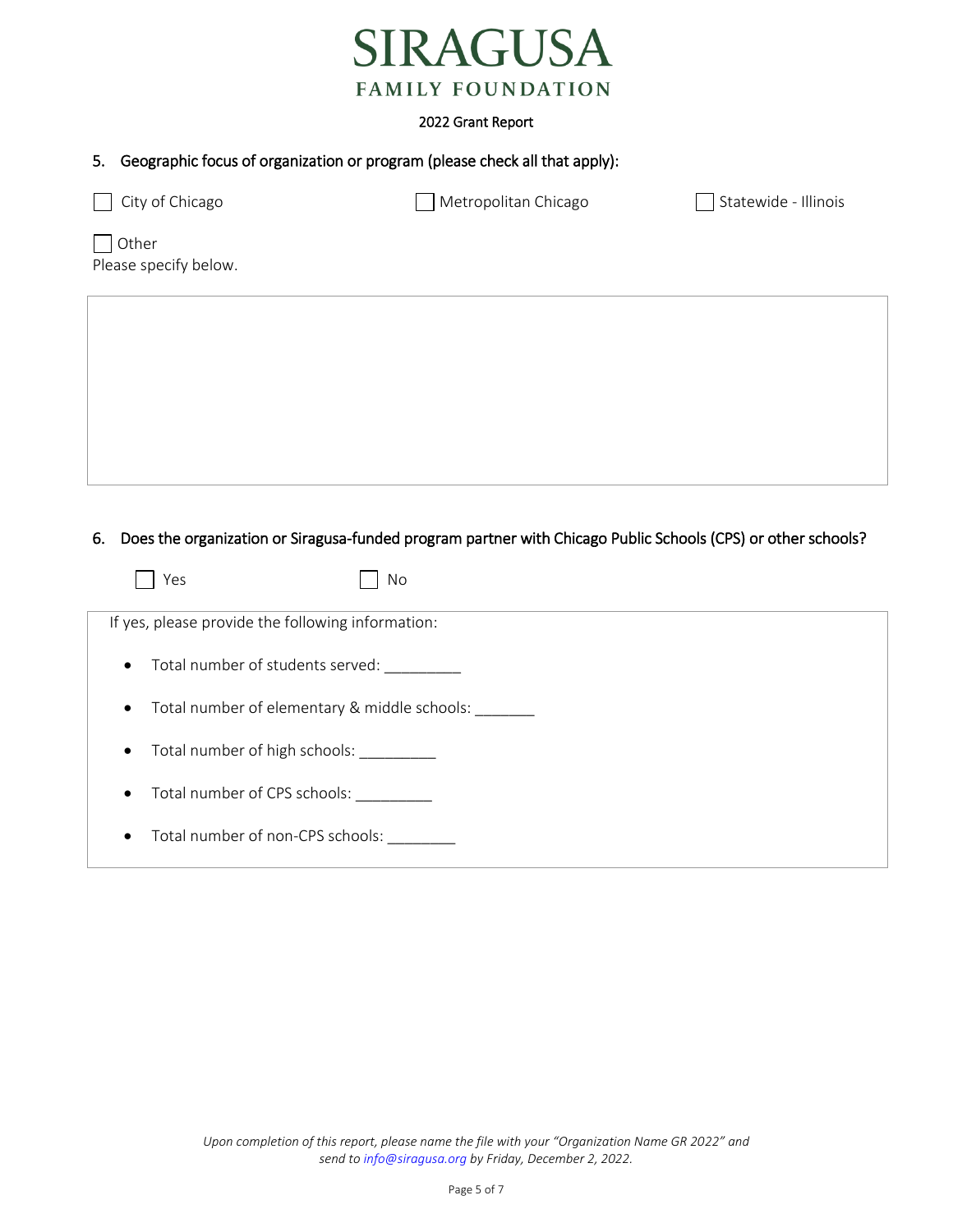

## Financial Information

- 7. Please attach a budget versus actuals summary for the most recently completed fiscal year for your organization.
	- 8. Please include comments as necessary on your organization's financial information. Share context on deficits, contributing factors and how your organization is addressing them.

9. Please list primary sources of revenue for your organization or Siragusa-funded program. Specify whether foundation support is pending or secured.